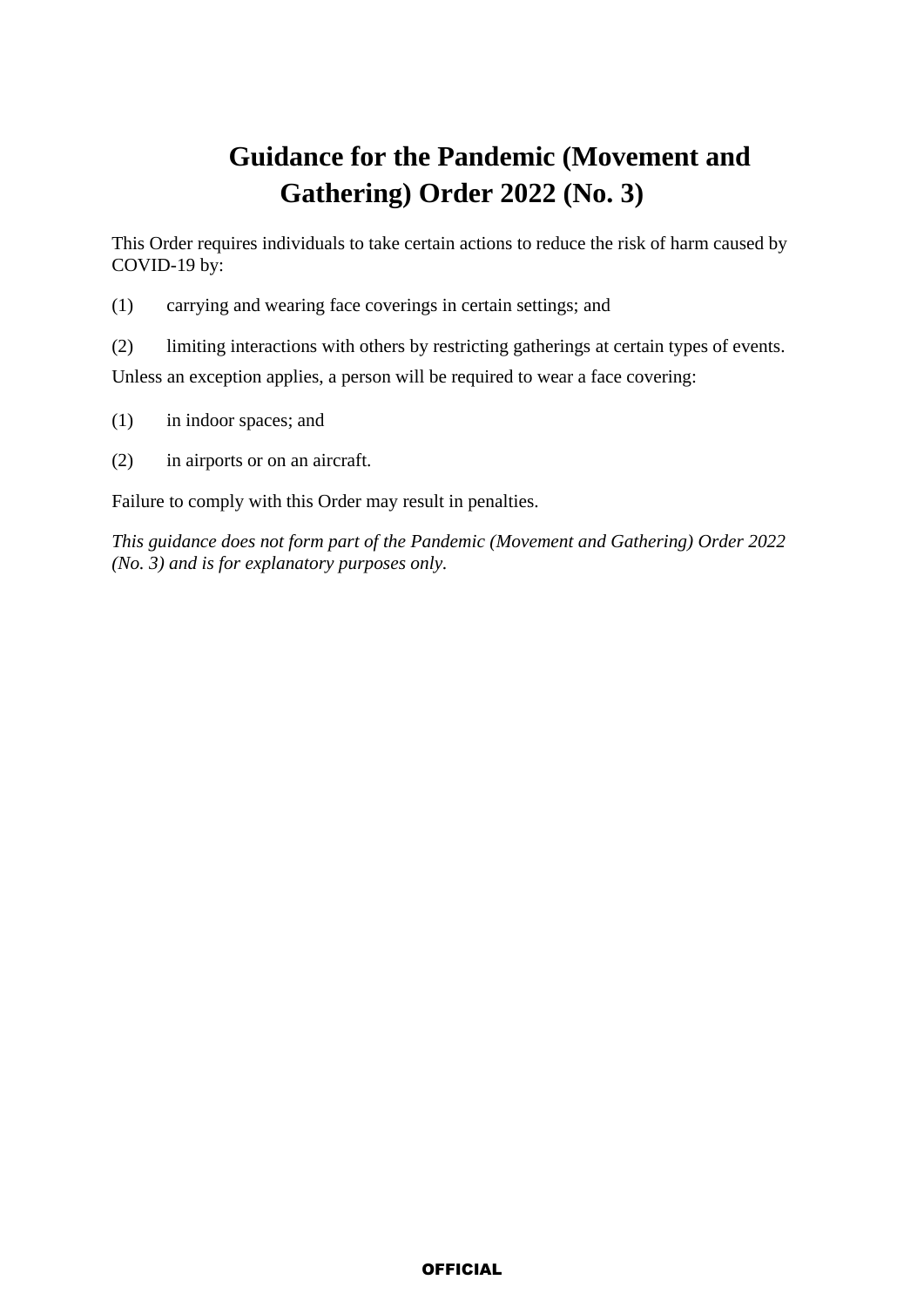# Pandemic (Movement and Gathering) Order 2022 (No. 3)

### **TABLE OF PROVISIONS**

| 1              |  |  |
|----------------|--|--|
| $\overline{2}$ |  |  |
| 3              |  |  |
| 4              |  |  |
| 5              |  |  |
| 6              |  |  |
|                |  |  |
| 7              |  |  |
| 8              |  |  |
| 9              |  |  |
|                |  |  |
| 10             |  |  |
|                |  |  |
| 11             |  |  |
| 12             |  |  |
| 13             |  |  |
|                |  |  |
| 14             |  |  |
|                |  |  |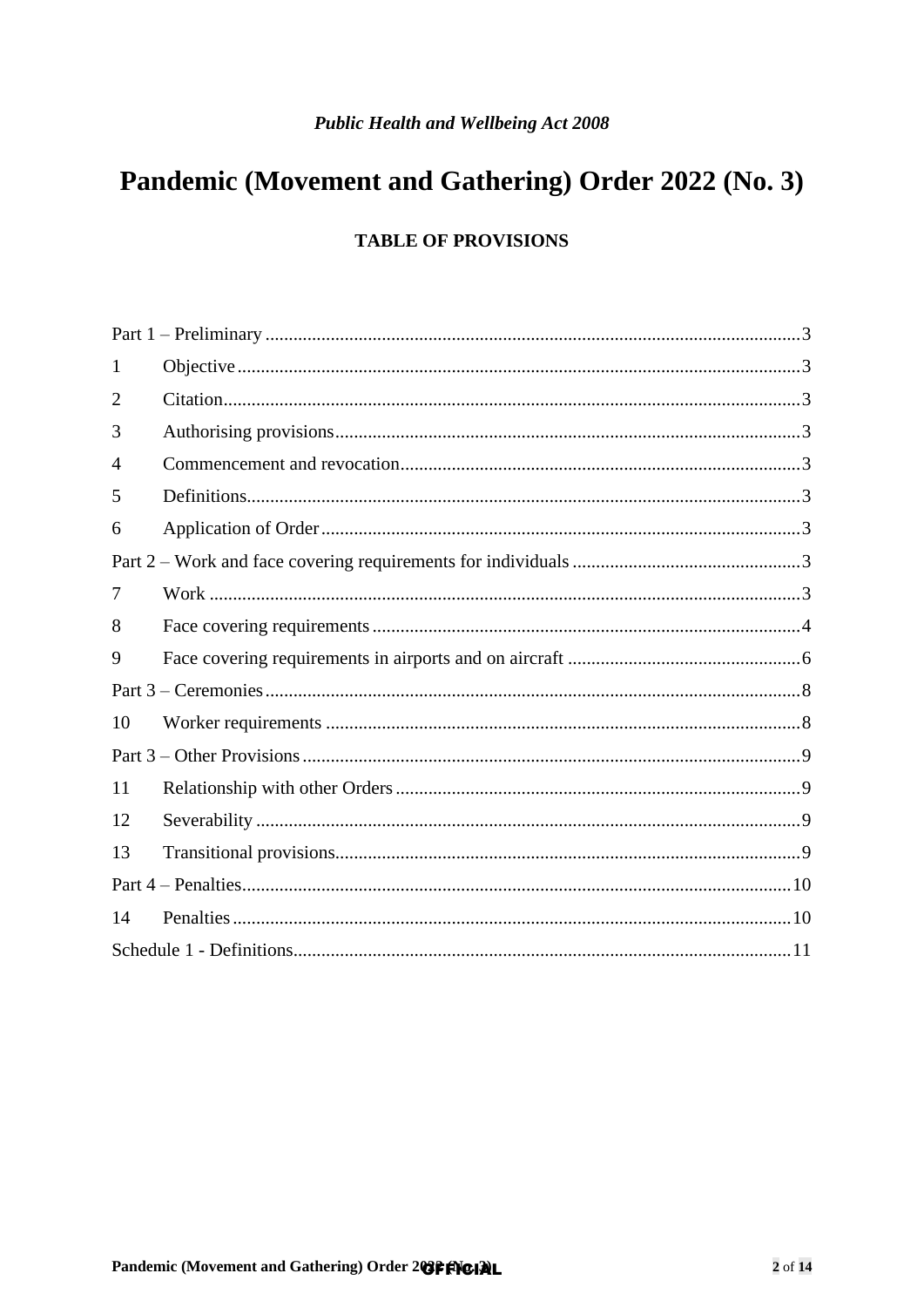# **Pandemic (Movement and Gathering) Order 2022 (No. 3)**

I, Martin Foley, Minister for Health, make the following Order under the **Public Health and Wellbeing Act 2008** in the belief that this Order is reasonably necessary to protect public health throughout Victoria from the serious risk arising from the coronavirus (COVID-19) pandemic disease.

## <span id="page-2-0"></span>**Part 1 – Preliminary**

### <span id="page-2-1"></span>**1 Objective**

- (1) The objective of this Order is to address the serious public health risk posed to the State of Victoria by the spread of COVID-19 by requiring everyone in the State of Victoria to carry and wear face coverings in certain settings.
- (2) This Order must be read together with the pandemic orders in force.

### <span id="page-2-2"></span>**2 Citation**

This Order may be referred to as the **Pandemic (Movement and Gathering) Order 2022 (No. 3)**.

### <span id="page-2-3"></span>**3 Authorising provisions**

This Order is made under section 165AI of the **Public Health and Wellbeing Act 2008**.

### <span id="page-2-4"></span>**4 Commencement and revocation**

- (1) This Order commences at 11:59:00pm on 12 January 2022 and ends at 11:59:00pm on 12 April 2022.
- (2) The **Pandemic (Movement and Gathering) Order 2021 (No. 2)** is revoked at 11:59:00pm on 12 January 2022.

### <span id="page-2-5"></span>**5 Definitions**

Terms used in this Order have the meanings set out in Schedule 1.

### <span id="page-2-6"></span>**6 Application of Order**

This Order applies to everyone present in the whole State of Victoria.

## <span id="page-2-7"></span>**Part 2 – Work and face covering requirements for individuals**

<span id="page-2-8"></span>**7 Work**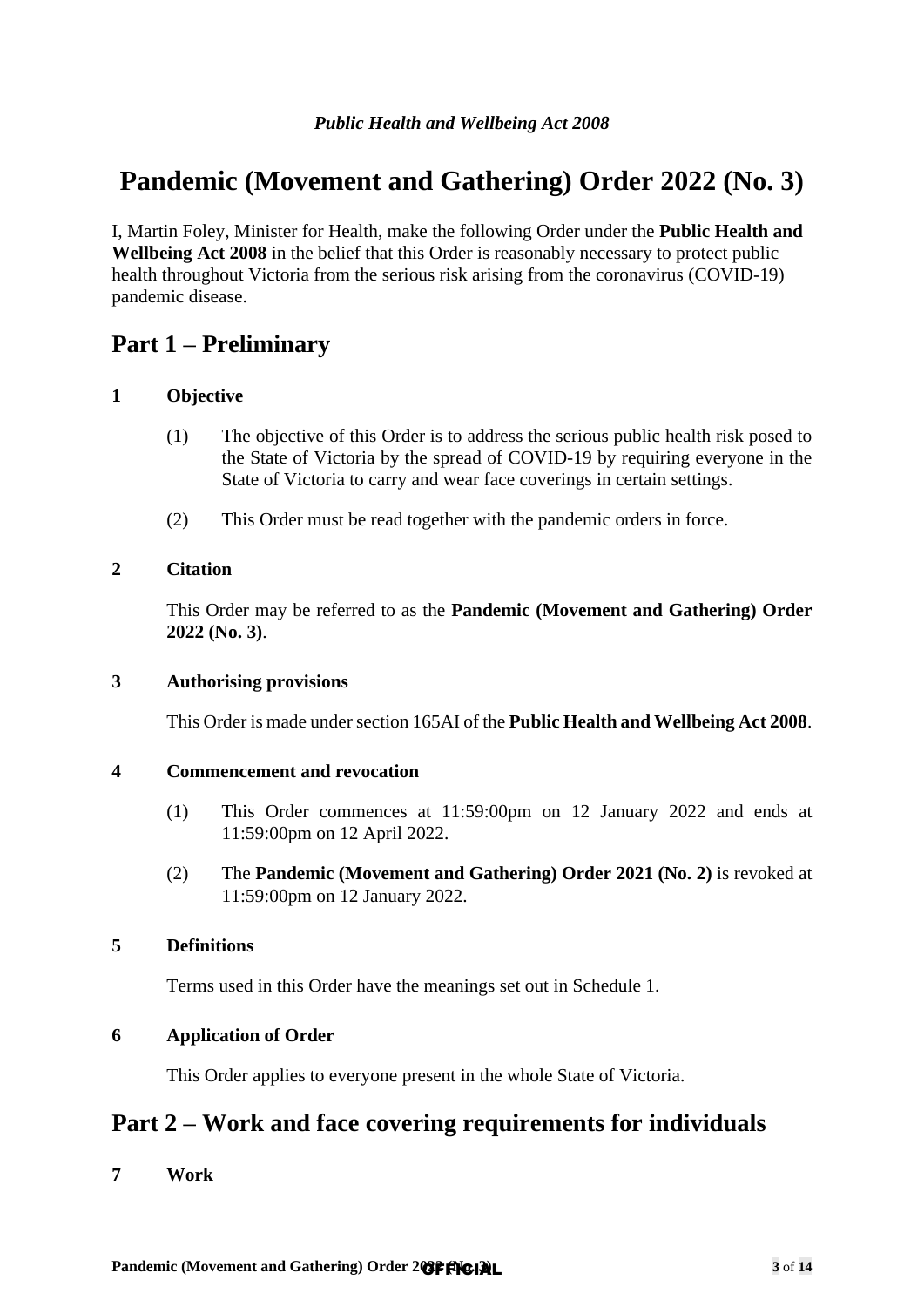A person must not perform work outside of the person's ordinary place of residence or enter, or remain on, a work premises to perform work, if the employer of the person or the operator of their work premises, is not permitted to allow the person to do so under:

- (1) the **Open Premises Order**; or
- (2) the **COVID-19 Mandatory Vaccination (Specified Workers) Order**; or
- (3) the **COVID-19 Mandatory Vaccination (Specified Facilities) Order**; or
- (4) the **COVID-19 Mandatory Vaccination (General Workers) Order**.

#### <span id="page-3-0"></span>**8 Face covering requirements**

- <span id="page-3-1"></span>(1) A person must:
	- (a) carry a face covering at all times, except where subclause  $8(2)(a)$ ,  $(2)(b)$ ,  $(2)(c)$ ,  $(2)(d)$  or  $(2)(e)$  applies; and
	- (b) wear a face covering:
		- (i) while in an indoor space; and
		- (ii) while visiting a hospital; and
		- (iii) while visiting a care facility; and
		- (iv) while on public transport or in a commercial passenger vehicle or in a vehicle being operated by a licensed tourism operator; and
		- (v) while attending an event with 30,000 or more patrons in attendance, unless the person is seated outdoors at the event; and
		- (vi) if the person is a diagnosed person or close contact and is leaving the premises in accordance with the **Quarantine, Isolation and Testing Order**; and
		- (vii) if the person has been tested for COVID-19 and is awaiting the results of that test, except where that test was taken as part of a surveillance or other asymptomatic testing program; and

*Note: the Additional Industry Obligations Order sets out the surveillance testing requirements for relevant industries and workers.*

<span id="page-3-2"></span>(c) wear a face covering where required to do so in accordance with any other pandemic orders in force.

*Note 1: face shields on their own do not meet the face covering requirements. For further information, please refer to the Department of Health's guidelines as amended or replaced from time to time by the Victorian Government, available at:*  [www.coronavirus.vic.gov.au/face-masks.](http://www.coronavirus.vic.gov.au/face-masks)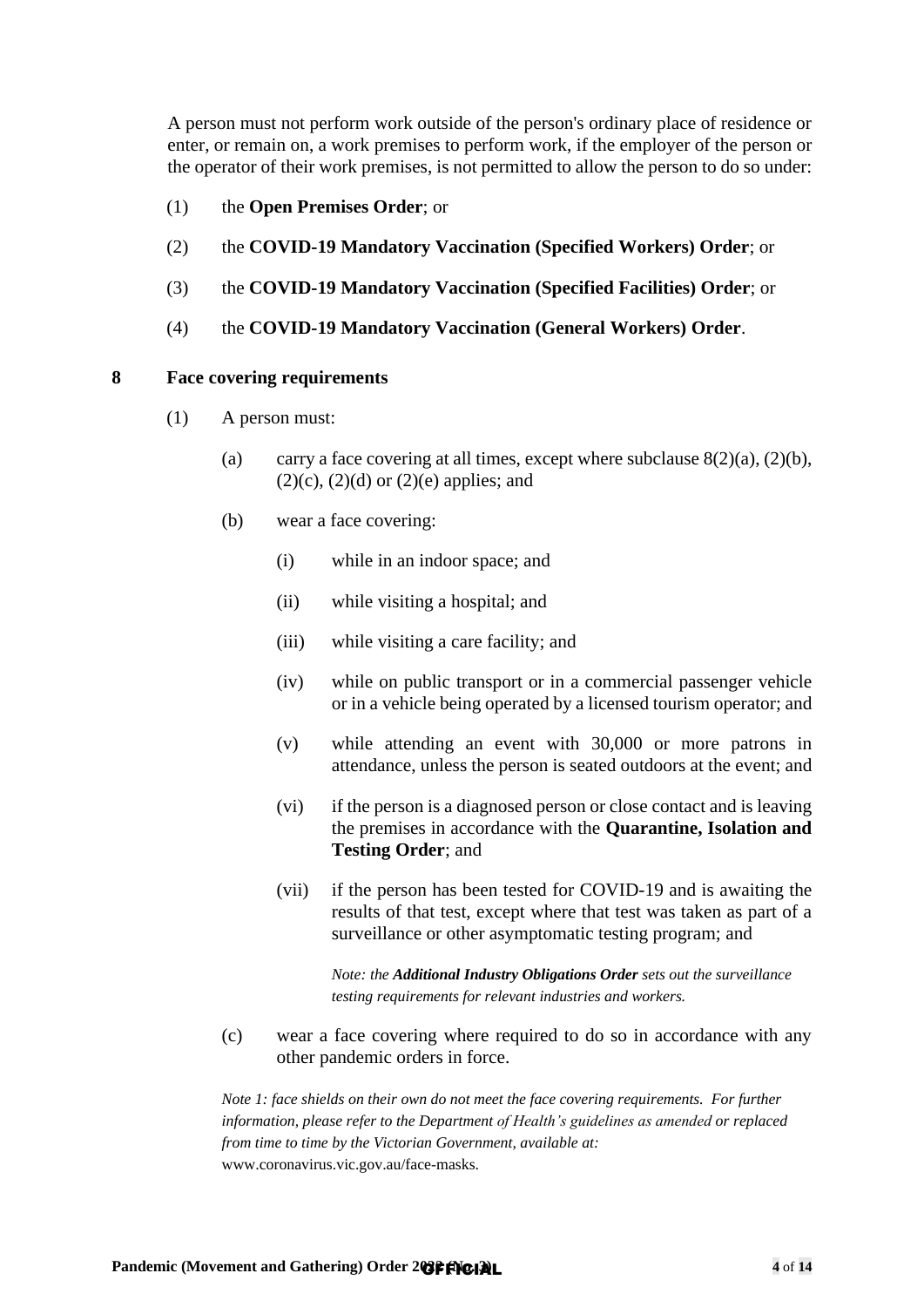*Note 2: it is strongly recommended that face coverings be worn in other situations when physical distancing is not possible.*

- <span id="page-4-2"></span><span id="page-4-1"></span><span id="page-4-0"></span>(2) Subclauses  $8(1)(b)$  and  $(1)(c)$  do not apply if a person complies with any other requirements under any other pandemic orders in force and:
	- (a) the person is an infant or a child under the age of 8 years except if the person is a student in Year 3 or above, up to and including Year 6, and they are in an indoor space at an education premises that is a primary school; or
	- (b) the person is a prisoner in a prison (either in their cell or common areas), subject to any policies of that prison; or
	- (c) the person is detained in a remand centre, youth residential centre or youth justice centre (either in their room or common areas), subject to any policies of that centre; or
	- (d) the person has a physical or mental health illness or condition, or disability, which makes wearing a face covering unsuitable; or

<span id="page-4-3"></span>*Examples: persons who have obstructed breathing, a serious skin condition on their face, an intellectual disability, a mental health illness, or who have experienced trauma.*

- <span id="page-4-4"></span>(e) it is not practicable for the person to comply with subclauses  $8(1)(b)$  or [\(1\)\(c\)](#page-3-2) because the person is escaping harm or the risk of harm, including harm relating to family violence or violence of another person; or
- (f) the person is communicating with a person who is deaf or hard of hearing and visibility of the mouth is essential for communication; or
- (g) the nature of a person's work or education means that wearing a face covering creates a risk to their health and safety; or
- (h) the nature of a person's work or education means that clear enunciation or visibility of the mouth is essential; or

*Examples: teaching, lecturing, broadcasting.*

- (i) the person is attending a private residence, unless that person is attending an inspection of real estate for the purposes of a prospective sale or rental of the property or attending an auction; or
- (j) the person is working by themselves in an enclosed indoor space (unless and until another person enters that indoor space); or

*Example: a person working by themselves in a classroom at an education premises after hours.*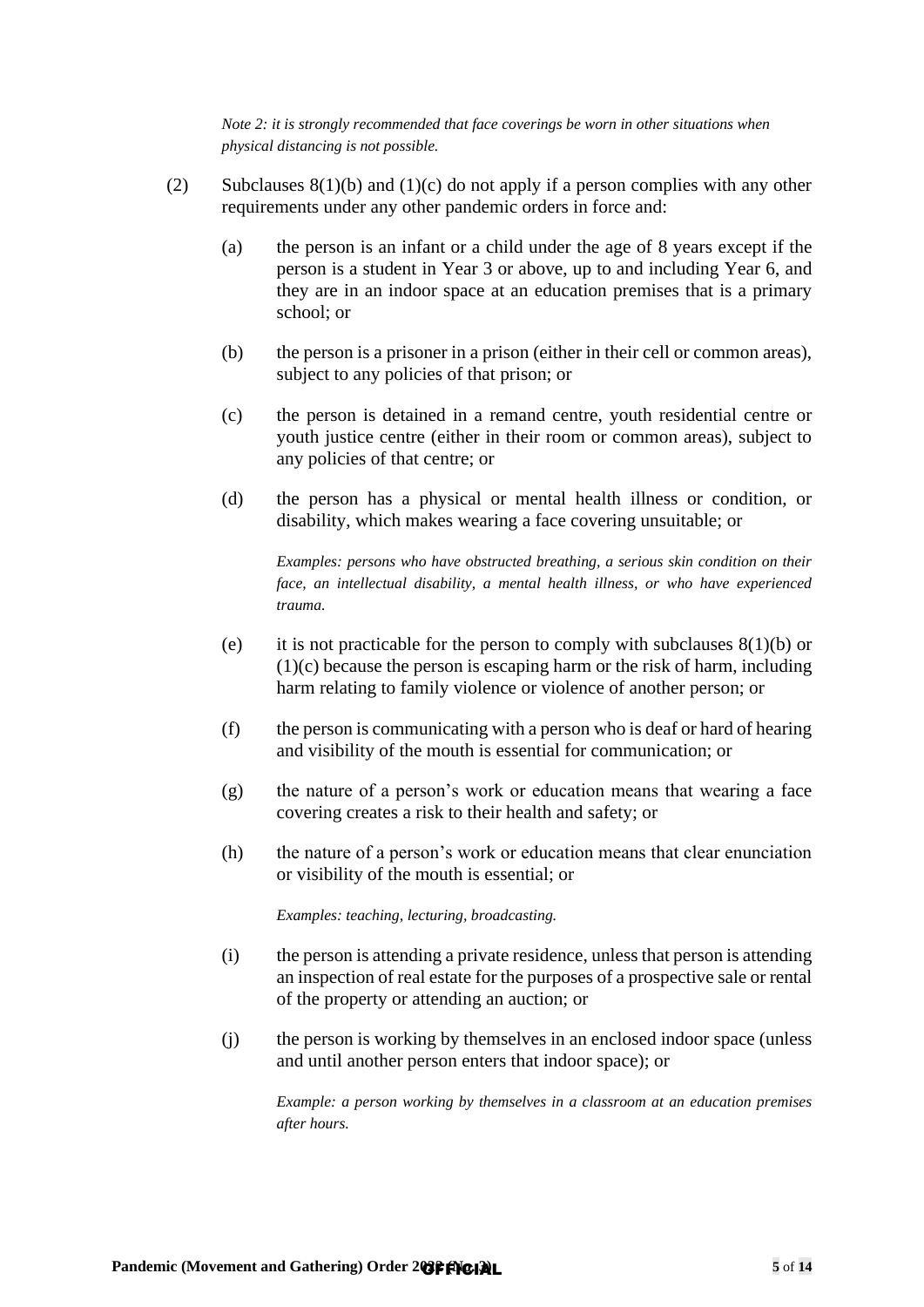- (k) the person is one of two persons being married, during their wedding ceremony, or while being photographed at the wedding; or
- (l) the person is a professional sportsperson when training or competing; or
- (m) the person is engaged in any strenuous physical exercise; or

*Examples: jogging, running, swimming, cycling.*

- (n) the person is riding a bicycle or motorcycle; or
- (o) the person is consuming:
	- (i) medicine; or
	- (ii) food or drink; or
- (p) the person is smoking or vaping (including e-cigarettes) while stationary; or
- (q) the person is undergoing dental or medical care or treatment to the extent that such care or treatment requires that no face covering be worn; or
- (r) the person is receiving a service and it is not reasonably practicable to receive that service wearing a face covering; or
- (s) the person is providing a service and it is not reasonably practicable to provide that service wearing a face covering; or
- (t) the person is an accused person in a criminal case in any court located in the State of Victoria and the person is in the dock either alone or with a co-accused, provided that any co-accused also present in the dock is at least 1.5 metres away from the person; or
- (u) the person is asked to remove the face covering to ascertain identity; or

*Example: a person may be asked by police, security, bank or post office staff to remove a face covering to ascertain identity or when purchasing alcohol or cigarettes.*

- (v) for emergency purposes; or
- (w) when required or authorised by law; or
- (x) when doing so is not safe in all the circumstances.

### <span id="page-5-1"></span><span id="page-5-0"></span>**9 Face covering requirements in airports and on aircraft**

- (1) Without limiting clause [8\(1\)\(b\),](#page-3-1) a person in the State of Victoria at an airport or travelling in an aircraft must:
	- (a) carry a face covering at all times, except where subclause [\(2\)\(a\)](#page-6-0) or [9\(2\)\(b\)](#page-6-1) applies; and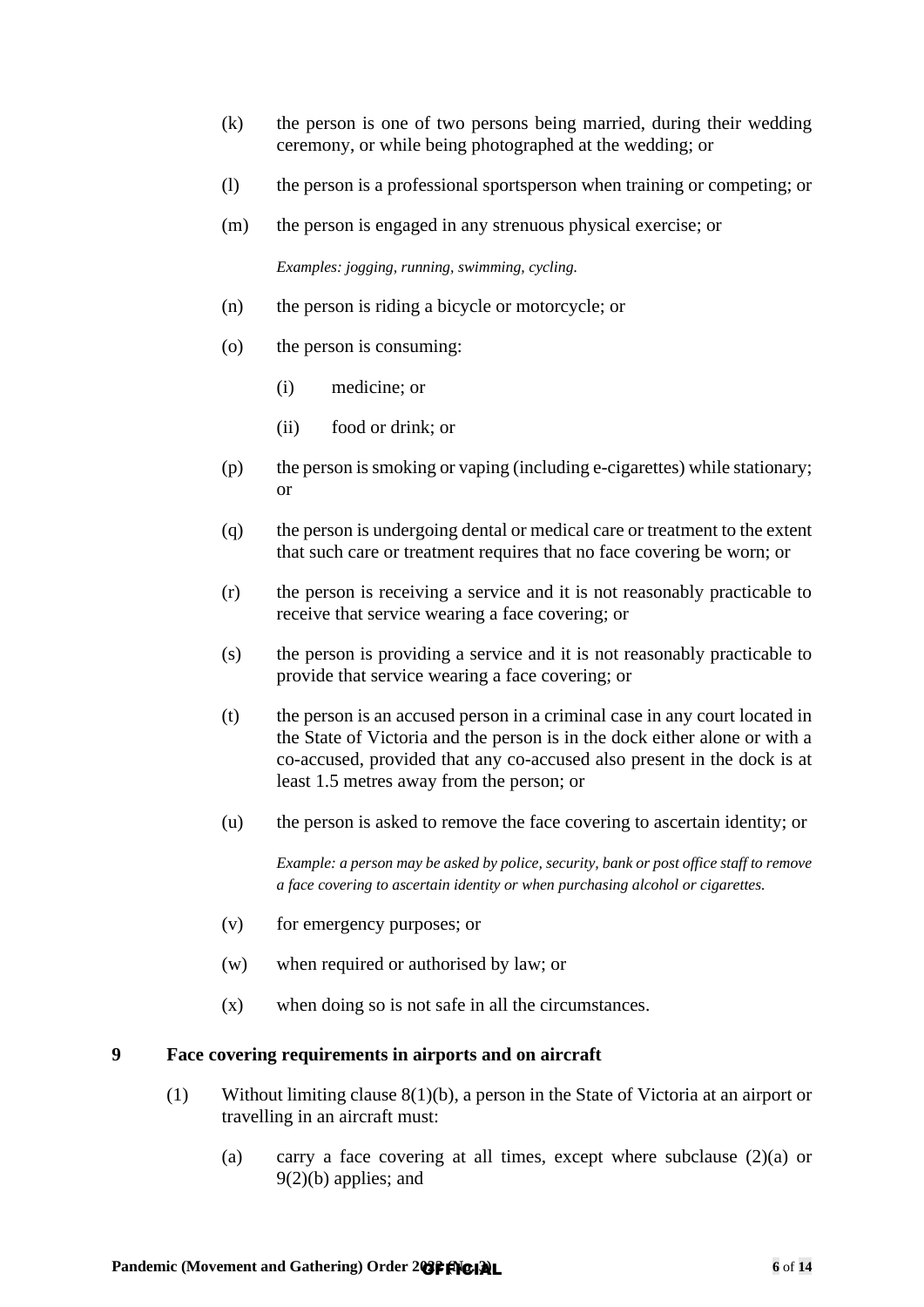- <span id="page-6-2"></span>(b) wear a face covering while in an indoor space at an airport (and at all times while inside an aircraft); and
- <span id="page-6-3"></span>(c) wear a face covering where required to do so in accordance with any other pandemic orders in force.

*Note: face shields on their own do not meet the face covering requirements. For further information, please refer to the Department of Health's guidelines as amended or replaced from time to time by the Victorian Government, available at:*  [www.coronavirus.vic.gov.au/face-masks](http://www.coronavirus.vic.gov.au/face-masks)*.*

- <span id="page-6-4"></span><span id="page-6-1"></span><span id="page-6-0"></span>(2) Subclauses [\(1\)\(b\)](#page-6-2) and  $9(1)(c)$  do not apply if a person complies with any other requirements under any other pandemic orders in force and:
	- (a) the person is an infant or a child under the age of 12 years; or
	- (b) the person has a physical or mental health illness or condition, or disability, which makes wearing a face covering unsuitable; or

*Examples: persons who have obstructed breathing, a serious skin condition on their face, an intellectual disability, a mental health illness, or who have experienced trauma.*

- (c) the person is communicating with a person who is deaf or hard of hearing and visibility of the mouth is essential for communication; or
- (d) the nature of a person's work or education means that wearing a face covering creates a risk to their health and safety; or
- (e) the nature of a person's work or education means that clear enunciation or visibility of the mouth is essential; or

*Examples: teaching, lecturing, broadcasting.*

- (f) the person is consuming food, drink or medicine; or
- (g) the person is undergoing dental or medical care or treatment to the extent that such care or treatment requires that no face covering be worn; or
- (h) the person is receiving a service and it is not reasonably practicable to receive that service wearing a face covering; or
- (i) the person is providing a service and it is not reasonably practicable to provide that service wearing a face covering; or
- (j) the person is asked to remove the face covering to ascertain identity; or

*Examples: a person may be asked by police, security, or airport staff to remove a face covering to ascertain identity or when purchasing alcohol or cigarettes.*

(k) for emergency purposes; or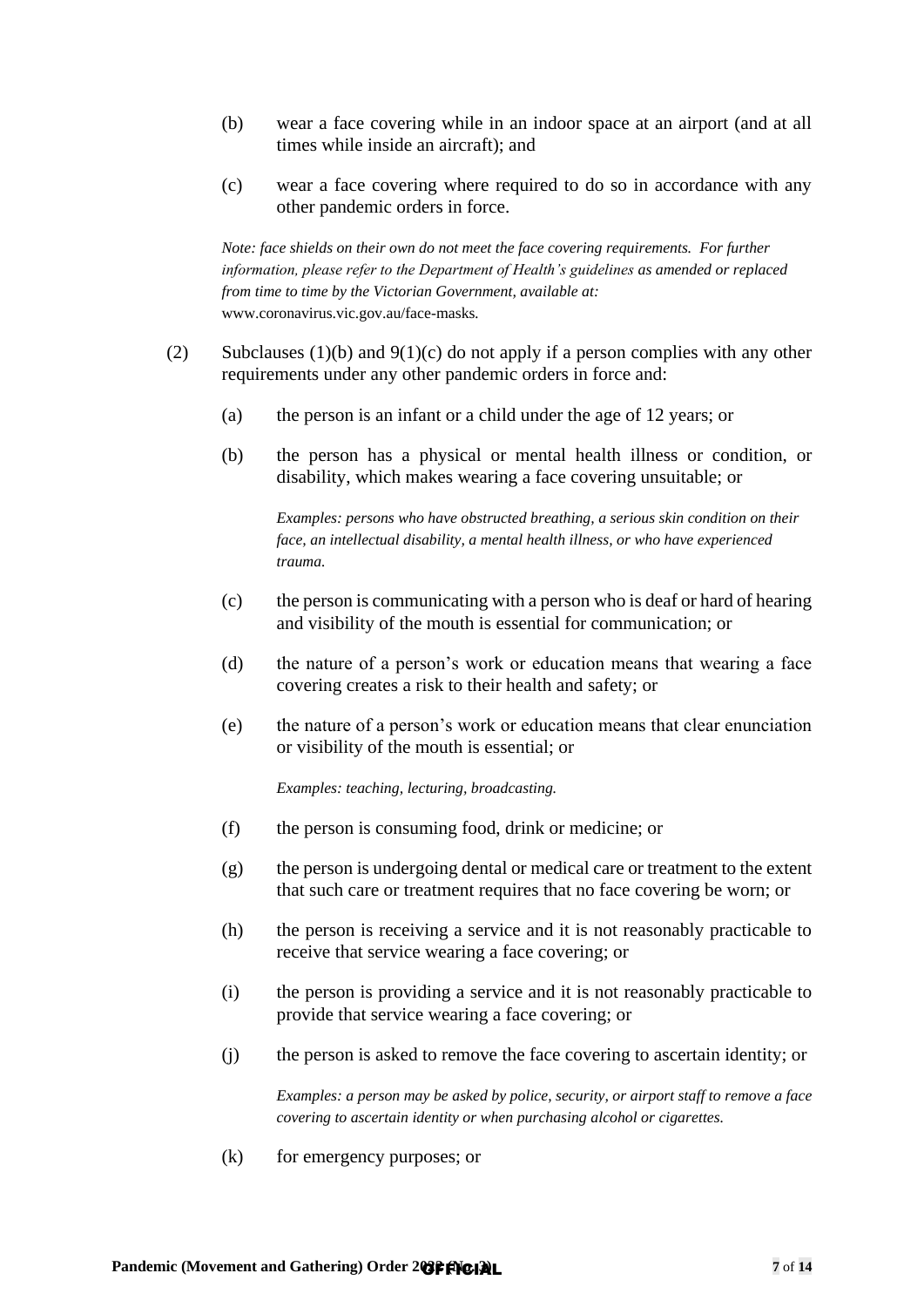- (l) when required or authorised by law; or
- (m) when doing so is not safe in all the circumstances.
- (3) An authorised officer may require a person to attest in writing that they have complied with the requirements of subclause [\(1\)](#page-5-1) to wear a face covering on an aircraft (subject to subclause [\(2\)\)](#page-6-4).

### <span id="page-7-0"></span>**Part 3 – Ceremonies**

### <span id="page-7-2"></span><span id="page-7-1"></span>**10 Worker requirements**

- (1) The organiser of a ceremony must not permit any person to work at the ceremonial space unless the person is:
	- (a) fully vaccinated; or
	- (b) an excepted person; or
	- (c) a person who:
		- (i) conducts services of public worship and acknowledgments of faith; or
		- (ii) performs marriages, funerals and special memorial services according to tradition and ecclesiastical and civil law; or
		- (iii) visits members of the community in their homes, hospitals and other institutions to provide advice and religious comfort for the purpose of end of life faith reasons.
- <span id="page-7-3"></span>(2) The organiser must collect, record and hold vaccination information about each fully vaccinated person and each excepted person who works at the ceremonial space.
- (3) For the purposes of complying with subclause [\(1\),](#page-7-2) an organiser is authorised to use any information about a worker that it holds under subclause [\(2\).](#page-7-3)
- (4) If an organiser is the employer of a fully vaccinated person or an excepted person who works at the premises:
	- (a) the organiser is deemed to have complied with subclause [\(2\)](#page-7-3) if they hold vaccination information about the person under:
		- (i) the **COVID-19 Mandatory Vaccination (Specified Workers) Order**; or
		- (ii) the **COVID-19 Mandatory Vaccination (Specified Facilities) Order**; or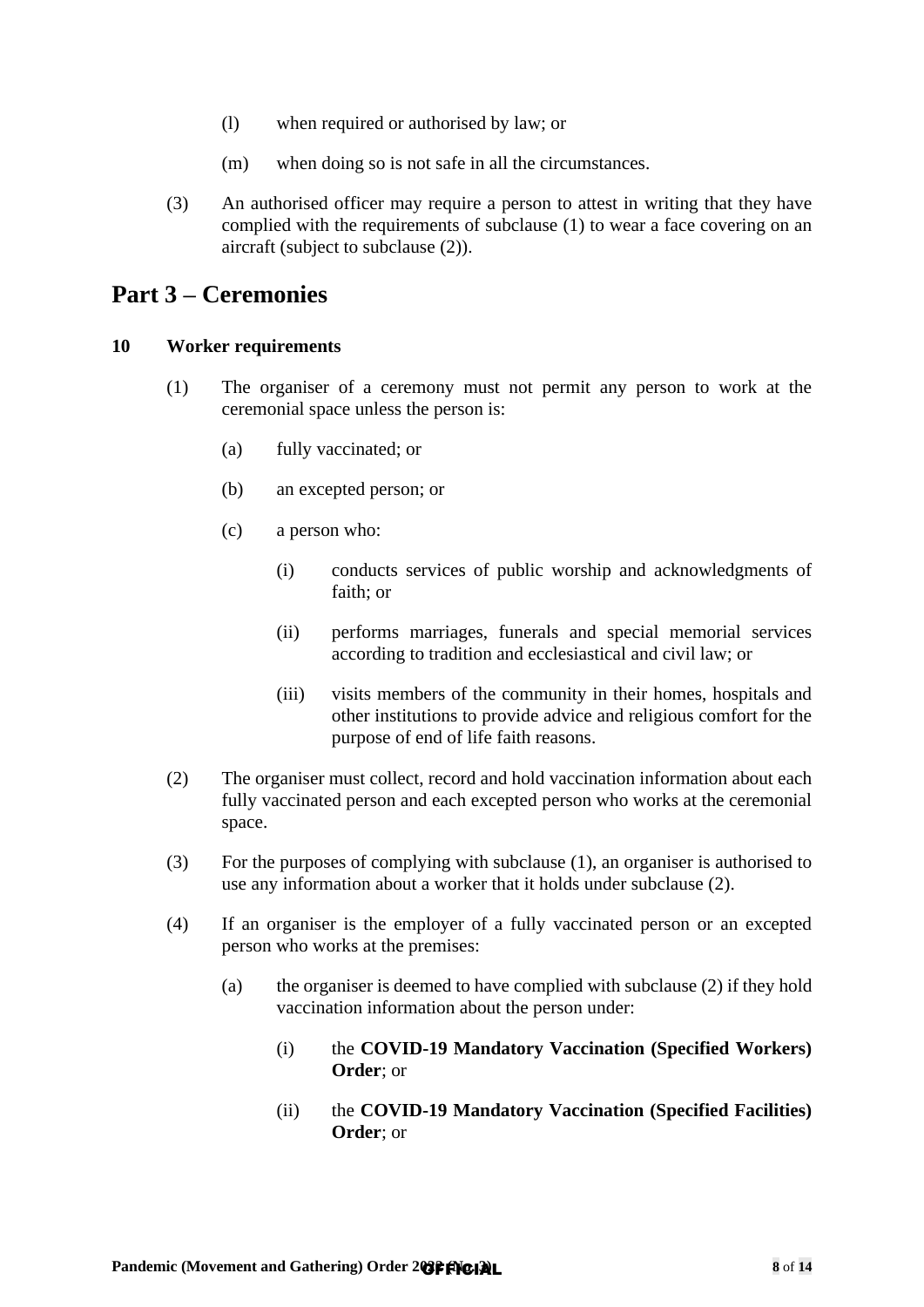- (iii) the **COVID-19 Mandatory Vaccination (General Workers) Order**; or
- (iv) the **Open Premises Order**; and
- (b) the organiser is authorised to use that information for the purposes of complying with subclause [\(1\).](#page-7-2)

### <span id="page-8-0"></span>**Part 3 – Other Provisions**

### <span id="page-8-1"></span>**11 Relationship with other Orders**

- (1) If there is any inconsistency between Parts 2 and 3 of this Order and the **Quarantine, Isolation and Testing Order**, Parts 2 and 3 of this Order are inoperative to the extent of any inconsistency.
- (2) If there is any inconsistency between this Order and any other pandemic order in force or other requirement contained in a **Detention Notice**, this Order is inoperative to the extent of the inconsistency.
- (3) If there is any inconsistency between this Order and a requirement contained in the **Visitors to Hospitals and Care Facilities Order**, this Order is inoperative to the extent of the inconsistency.
- (4) Unless the context otherwise requires, a reference in any pandemic order in force, in any **Detention Notice**, or in any approved form under a pandemic order in force or a **Detention Notice** to:
	- (a) a pandemic order in force or this Order, or a defined term in a pandemic order in force or this Order, will be taken to mean that Order (and hence that defined term) as amended or replaced from time to time; or
	- (b) an earlier version of a particular pandemic order in force or this Order will be taken to be a reference to the current version of that particular pandemic order.

### <span id="page-8-2"></span>**12 Severability**

To the extent that any part of this Order is held to be in excess of power or otherwise invalid it is to be taken to be valid to the extent to which it is not in excess of that power.

### <span id="page-8-3"></span>**13 Transitional provisions**

(1) A reference in any pandemic order in force to a Revoked Movement and Gathering Order is taken on and after the commencement of this Order to be a reference to this Order.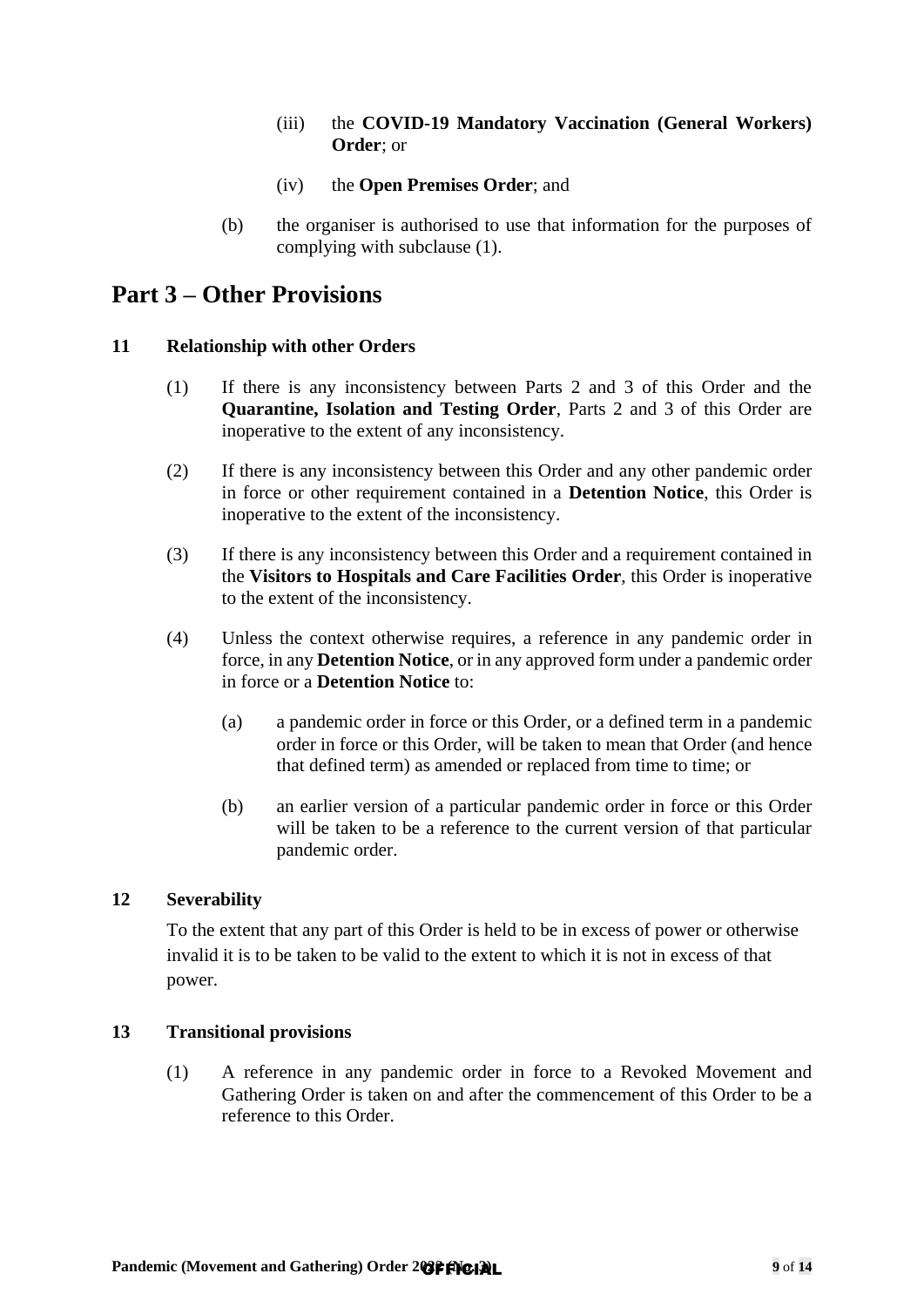- <span id="page-9-2"></span>(2) Any act matter or thing that had effect under a Revoked Movement and Gathering Order immediately before it was revoked continues to have effect under this Order.
- (3) Without limiting subclause [\(2\),](#page-9-2) this Order is subject to any exemption, benefit, requirement or entitlement (however described) to which a Revoked Movement and Gathering Order was subject immediately before it was revoked.
- (4) This clause is subject to any express provision to the contrary in this Order.

## <span id="page-9-0"></span>**Part 4 – Penalties**

### <span id="page-9-1"></span>**14 Penalties**

### Section 165BN of the **Public Health and Wellbeing Act 2008** provides:

### **Failure to comply with pandemic order, direction or other requirement**

(1) A person commits an offence if the person refuses or fails to comply with a pandemic order, or with a direction given to the person, or a requirement made of the person, in the exercise of a pandemic management power.

Penalty: In the case of a natural person, 60 penalty units;

Penalty: In the case of a body corporate, 300 penalty units.

(2) A person is not guilty of an offence against subsection (1) if the person had a reasonable excuse for refusing or failing to comply.

*Note: the Public Health and Wellbeing Regulations 2019 provide for infringement notices to be served on any person who has refused or failed to comply (without a reasonable excuse) with a pandemic order, or a direction given or a requirement made in the exercise of a pandemic management power. The amount payable pursuant to the infringement notice varies depending on the nature of the failure or refusal and the age of the person.*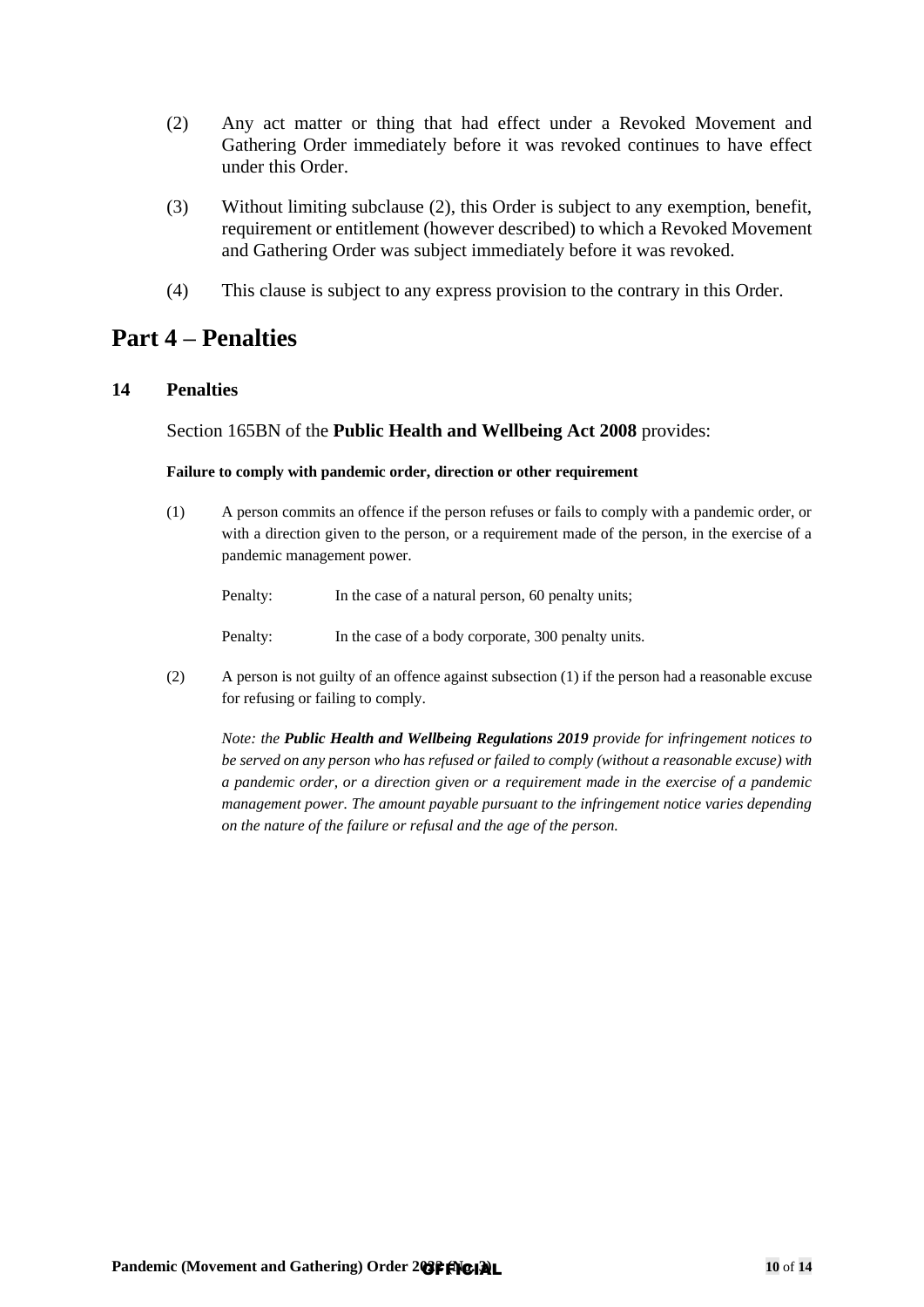# **Schedule 1 - Definitions**

<span id="page-10-0"></span>For the purposes of this Order:

**Additional Industry Obligations Order** means the **Pandemic (Additional Industry Obligations) Order 2022 (No. 3) as amended or replaced from time to time;** 

**aircraft** means an aircraft that is mainly used for the purpose of, or is engaged, or is intended or likely to be engaged, in a flight wholly within Australia;

**airport** means an aerodrome at which facilities are available for the arrival or departure of aircraft into or from the State of Victoria;

**authorised officer** has the same meaning as in the **Public Health and Wellbeing Act 2008**;

**bus company** has the same meaning as in **Transport (Compliance and Miscellaneous) Act 1983**;

**care facility** has the same meaning as in the **Visitors to Hospitals and Care Facilities Order**;

**ceremonial space** means the premises or land on which a ceremony is held;

**ceremony** means a religious gathering, a wedding or a funeral that is held at any premises or land that is not a private residence or an 'open premises' within the meaning of the **Open Premises Order**;

**commercial passenger vehicle** has the same meaning as in the **Workplace Order**;

**court** means any premises in the State of Victoria that is:

- (a) the Supreme Court; or
- (b) the County Court; or
- (c) the Magistrates' Court; or
- (d) the Children's Court; or
- (e) any Federal Court; or
- (f) the Coroner's Court; or
- (g) the Victorian Civil and Administrative Tribunal; or
- (h) any other court or tribunal of Victoria conducting in-person hearings;

**COVID-19** means the contagious disease caused by severe acute respiratory syndrome coronavirus 2;

**Detention Notice** means a notice given to a person requiring the person to be detained for a specified period under the **Public Health and Wellbeing Act 2008**;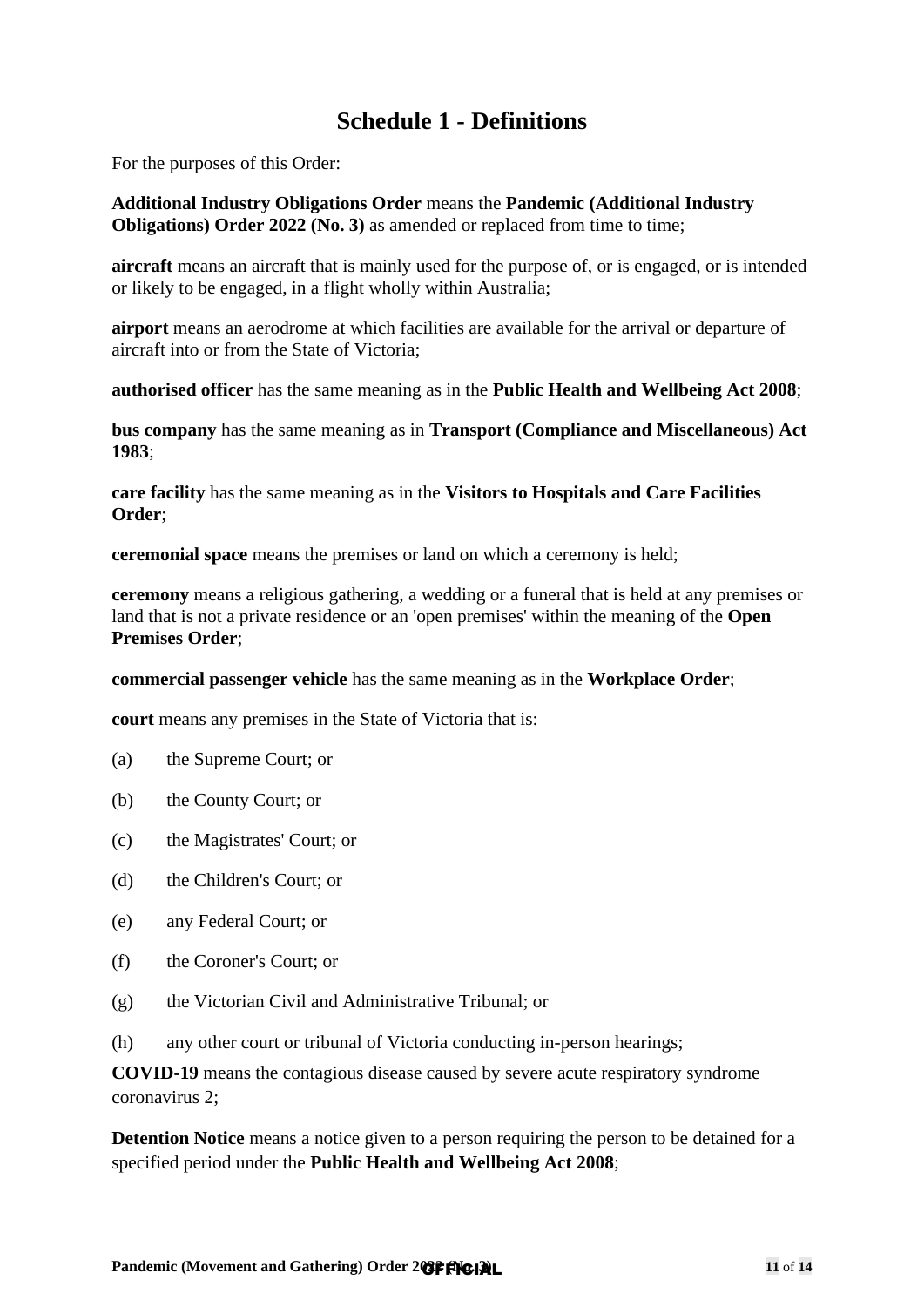### **education premises** means:

- (a) a school; or
- (b) a school boarding premises; or
- (c) a premises that provides outside school hours care services;

**employer** has the same meaning as in the **Workplace Order**;

**excepted person** has the same meaning as in the **Open Premises Order**;

**face covering** means a fitted face mask that covers the nose and mouth to provide the wearer protection against infection (but does not include a face shield);

**fully vaccinated** has the same meaning as in the **Open Premises Order**;

### **healthcare premises** means:

- $(a)$ a community health centre, including mental health, child and maternity, and drug and alcohol counselling services centres; or
- $(b)$ a general practice; or
- a COVID-19 related healthcare site, including testing sites, vaccination centres and hotel quarantine premises; or
- $(d)$ a dental surgery and dental practice; or
- $(e)$ a health clinic, including medical specialist and/or allied health professional operated clinics; or
- $(f)$ a diagnostic and medical imaging centre; or
- a premises at which mobile health services are provided; or  $(g)$
- a premises at which blood donation services are provided; (h)

**hospital** has the same meaning as in the **Visitors to Hospitals and Care Facilities Order**;

**indoor space** means an area, room or premises that is or are substantially enclosed by a roof and walls that are permanent structures rising either from floor to ceiling or are at least 2.1 metres high, regardless of whether the roof or walls or any part of them are open or closed;

**licensed tourism operator** has the same meaning as in the **Open Premises Order**;

**Movement and Gathering Order** means the **Pandemic (Movement and Gathering) Order 2022 (No. 3)** as amended or replaced from time to time;

**Open Premises Order** means the **Pandemic (Open Premises) Order 2022 (No. 3)** as amended or replaced from time to time;

**organiser** means a person who is primarily responsible for organising a ceremony;

**pandemic orders in force** means any of the following as amended or replaced from time to time: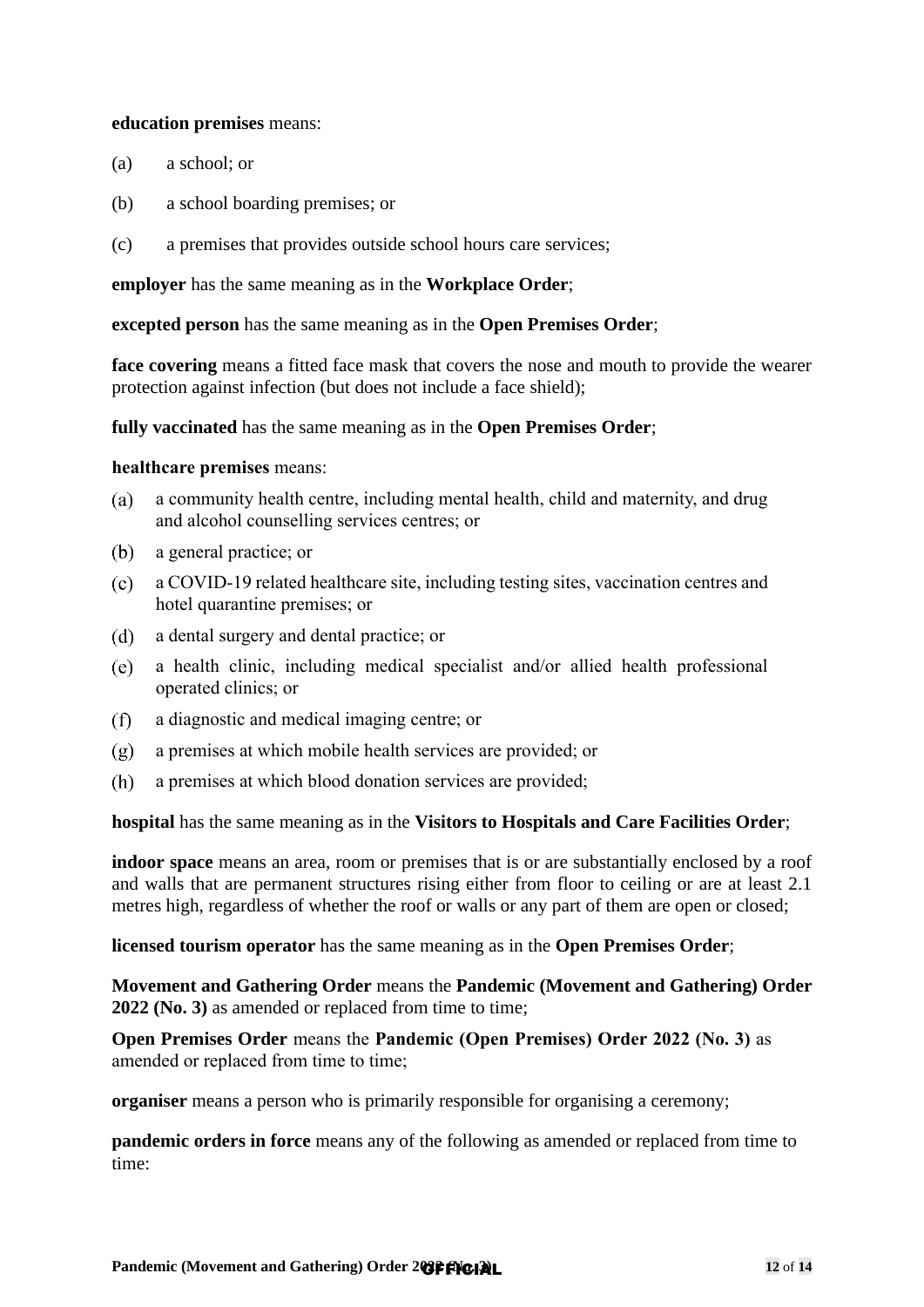- (a) the **Workplace Order**;
- (b) the **Additional Industry Obligations Order**;
- (c) the **Open Premises Order**;
- (d) the **Movement and Gathering Order**;
- (e) the **Victorian Border Crossing Order;**
- (f) the **Visitors to Hospitals and Care Facilities Order**;
- (g) the **Quarantine, Isolation and Testing Order**;
- (h) the **COVID-19 Mandatory Vaccination (General Workers) Order**;
- (i) the **COVID-19 Mandatory Vaccination (Specified Facilities) Order**;
- (j) the **COVID-19 Mandatory Vaccination (Workers) Order**;
- (k) the **Detention Order**;

**passenger transport company** has the same meaning as in the **Transport (Compliance and Miscellaneous) Act 1983**;

**premises** means:

- (a) a building, or part of a building; and
- (b) any land on which the building is located, other than land that is available for communal use;

**prison** has the same meaning as in the **Corrections Act 1986**;

**prisoner** has the same meaning as in the **Corrections Act 1986**;

**public transport** means a vehicle operated by a passenger transport company or by a bus company in the provision of public transport service;

**public transport service** has the same meaning as in the **Transport (Compliance and Miscellaneous) Act 1983**;

**Quarantine, Isolation and Testing Order** means the **Pandemic (Quarantine, Isolation and Testing) Order 2022 (No. 4)** as amended or replaced from time to time;

**real estate** has the same meaning as in the **Estate Agents Act 1980**;

**remand centre** has the same meaning as in the **Children, Youth and Families Act 2005**;

**retail premises** means a premises that is used wholly or predominantly for the sale or hire of goods by retail, or the retail provision of services;